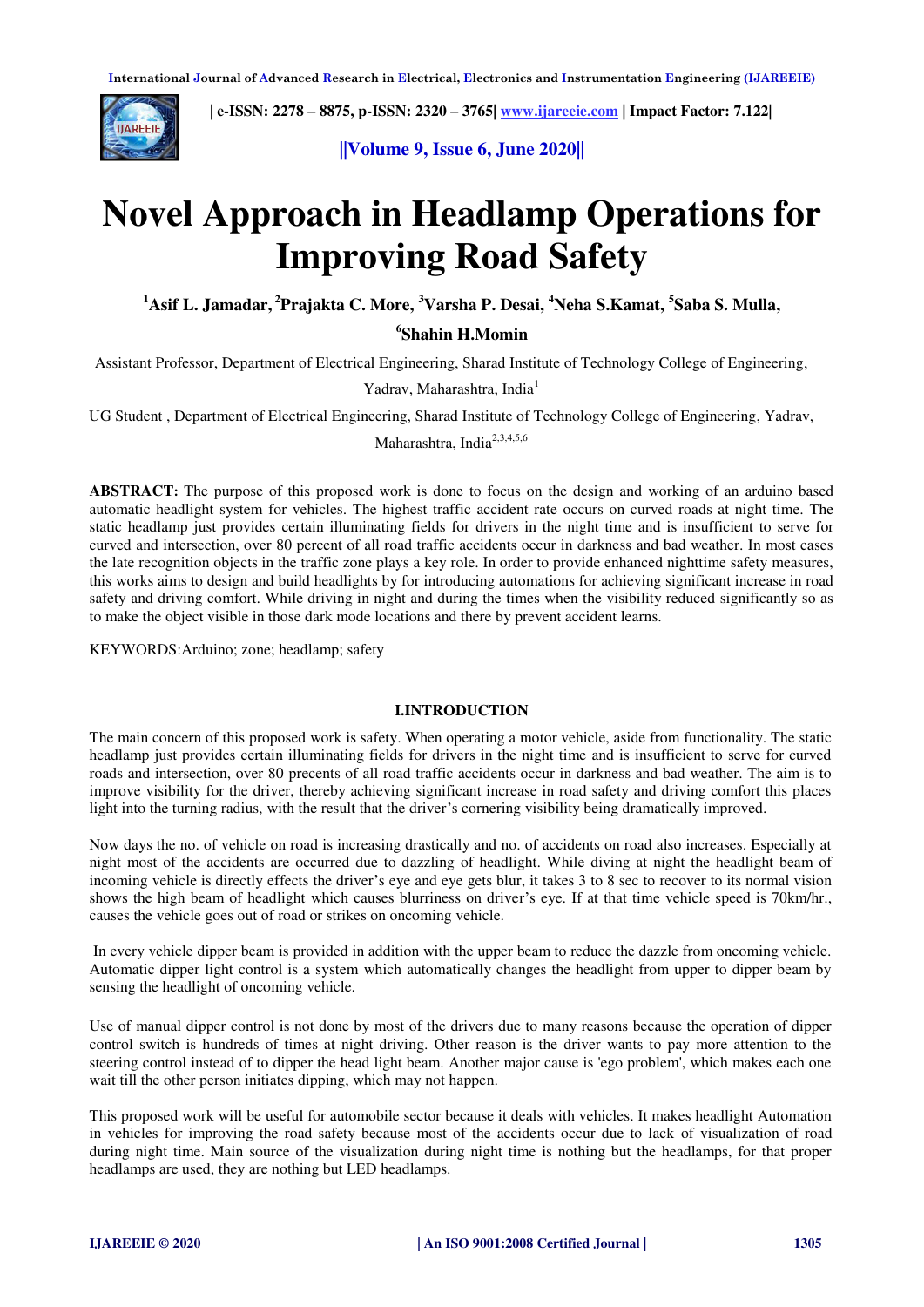

 **| e-ISSN: 2278 – 8875, p-ISSN: 2320 – 3765[| www.ijareeie.com](http://www.ijareeie.com/) | Impact Factor: 7.122|** 

### **||Volume 9, Issue 6, June 2020||**



#### **II. PROPOSED SCHEME OF HEADLIGHT AUTOMATION**

Fig 1. Block diagram of the proposed system

Fig.1 shows the general block diagram of the proposed work. There are mainly four automations in the proposed work. First automation is high beam (upper) and low beam (dipper) for that LDR module used according to that intensity is controlled. Second automation is of sharp turn automation in which the turn sensor gives signal to the controller and according to that motor is going to rotate at turns. Third is zone blackout in this by using Ultra sonic sensor for object detection which gives signal to the controller when object is detected according to that the zone is blackout and it will provide proper visualization for incoming vehicle. And the last one is of follow me headlamp, itprovides time delay to the circuit and according to that the light will be on for particular given time.

The three sensors i.e. LDR sensor, Turn sensor and range sensor are used. The output of these sensors is given to the microcontroller and according to that the LED output will change. Firstly if there is sharp turn then the turn sensor will sense it and accordingly in right or left turn the LEDs are rotate in clockwise or anticlockwise direction with the help of Servo Motor. Whenever any type of object comes on range of sensor that is input given to the sensor then sensor will operate and output of the sensor is given to the microcontroller then the MOSFET connected at the output of microcontroller will change the intensity of the LED lights by using PWM control. The third sensor is LDR sensor according to the intensity of the opposite vehicle the output of the LDR given to the microcontroller then intensity of the LED lights will gets changed. Last one is of follow me headlamp if the vehicle is off and the headlamp and follow me switch is on then the lights are remain on and it will turned off after 10 sec.

#### **III.IMPLEMENTATION OF PROPOSED WORK**

The main proposed circuit diagram of hardware model is shown in fig.2, in which the arduino UNO controller is used for making automatic operation. There are three types of sensor used:

- 1. Ultrasonic Sensor
- 2. LDR Sensor
- 3. Turn sensor(indicator)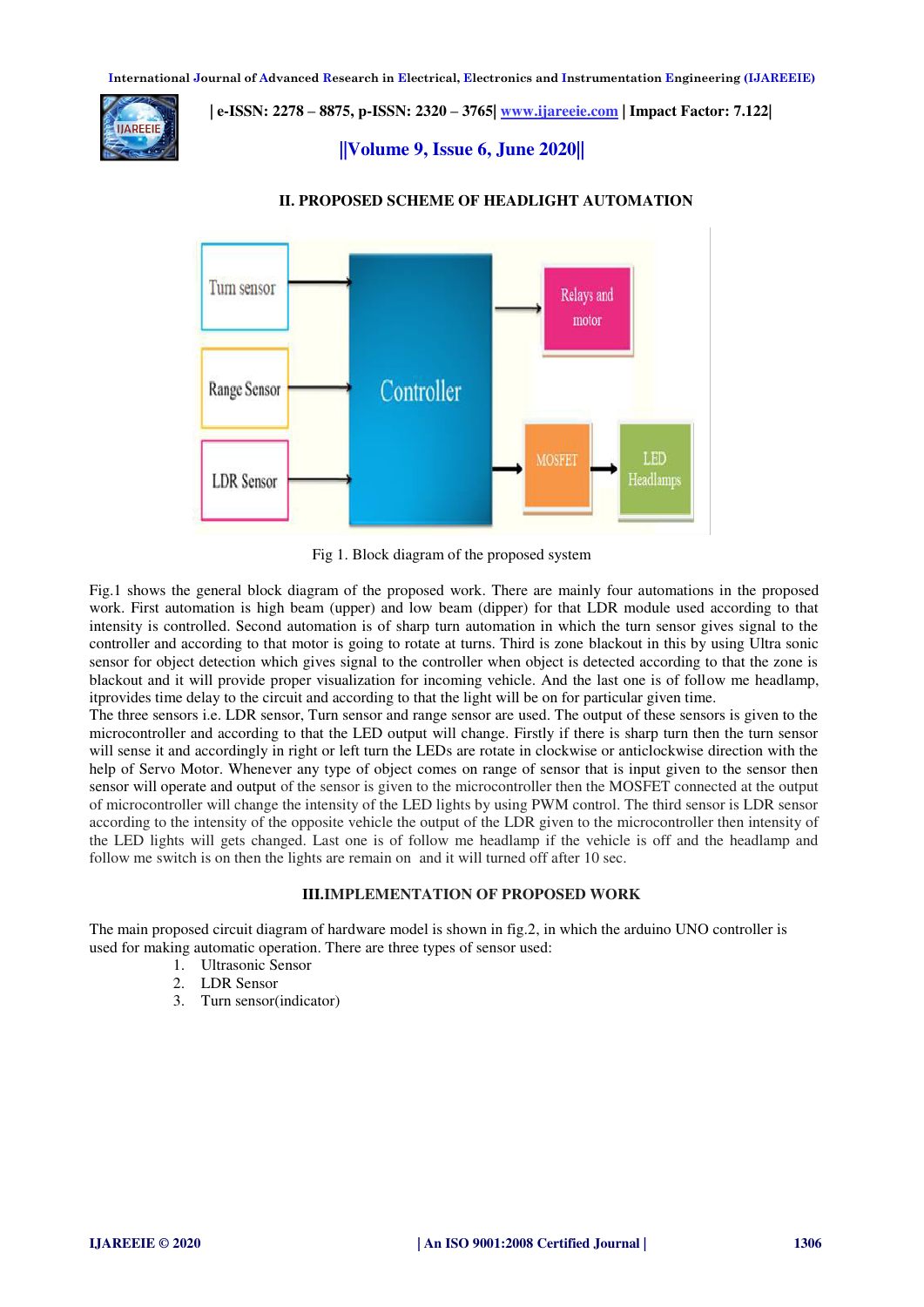

 **| e-ISSN: 2278 – 8875, p-ISSN: 2320 – 3765[| www.ijareeie.com](http://www.ijareeie.com/) | Impact Factor: 7.122|** 

**||Volume 9, Issue 6, June 2020||** 



Ultrasonic sensor

Fig. 2 Circuit Diagram of Proposed Work

There are mainly four automations has been implemented. First automation is high beam and low beam for that LDR module used according to that intensity is controlled. Next one is of sharp turn automation, in which the turn sensor gives signal to the controller and according to that motor is going to rotate at turns.

Third is zone blackout in this by using Ultra sonic sensor for object detection which will give signal to the controller when object is detected, according to that the zone is blackout and it will provide proper visualization for incoming vehicle. And the last one is of follow me headlamp, it provide time delay to the circuit and according to that the light will be on for particular given time. In actual hardware, there are mainly three toggle switches and one indicator switch.they provide time delay to the circuit and according to that the light will be on for particular given time.

Arduino Uno is used as a microcontroller which is based on 8-bit ATmega328P microcontroller.It is the most popular of all AVR controllers as it is used in arduino boards. It takes input from the sensors like LDR sensor, UV sensor, and turn sensor and controls action on the LED headlamps according to the sensor output. LED headlights are the latest innovation for vehicle forward lighting. They are much brighter than regular halogen bulbs LED lights consume much less power and turn on instantly when compared to their halogen counterparts. There are three sets of LED headlights having 15W power wattage each and the voltage rating is 9 to 90 volt. Ultrasonic sensors (HC-SR04) are used in proposed work to measure the distance. The sensor head emits an ultrasonic wave and receives the wave reflected back from the target. Ultrasonic Sensors measure the distance to the target by measuring the time between the emission and reception. Supply voltage of 5v is given to ultrasonic sensor with the maximum range 4cm and minimal range 3 cm.

DC servo motor is also used which has the advantage of higher starting torque, quick starting and stopping. The servo motor powered from supplies in the range of  $4 - 6$  V and 100 mA - 2AAnd having Operating speeds in the range of 0.05 to 0.2 second per 60 degree.Arduino UNO is connected with power component i.e. MOSFET, IRF250.to control the intensity of led headlamps as per the proposed scheme.

LDR module is utilized in the proposed scheme to sense the headlight beam of oncoming vehicle. LDR senses the headlight beam of oncoming vehicle, resistance of LDR decreases up to few of 100 ohm and vice versa. In this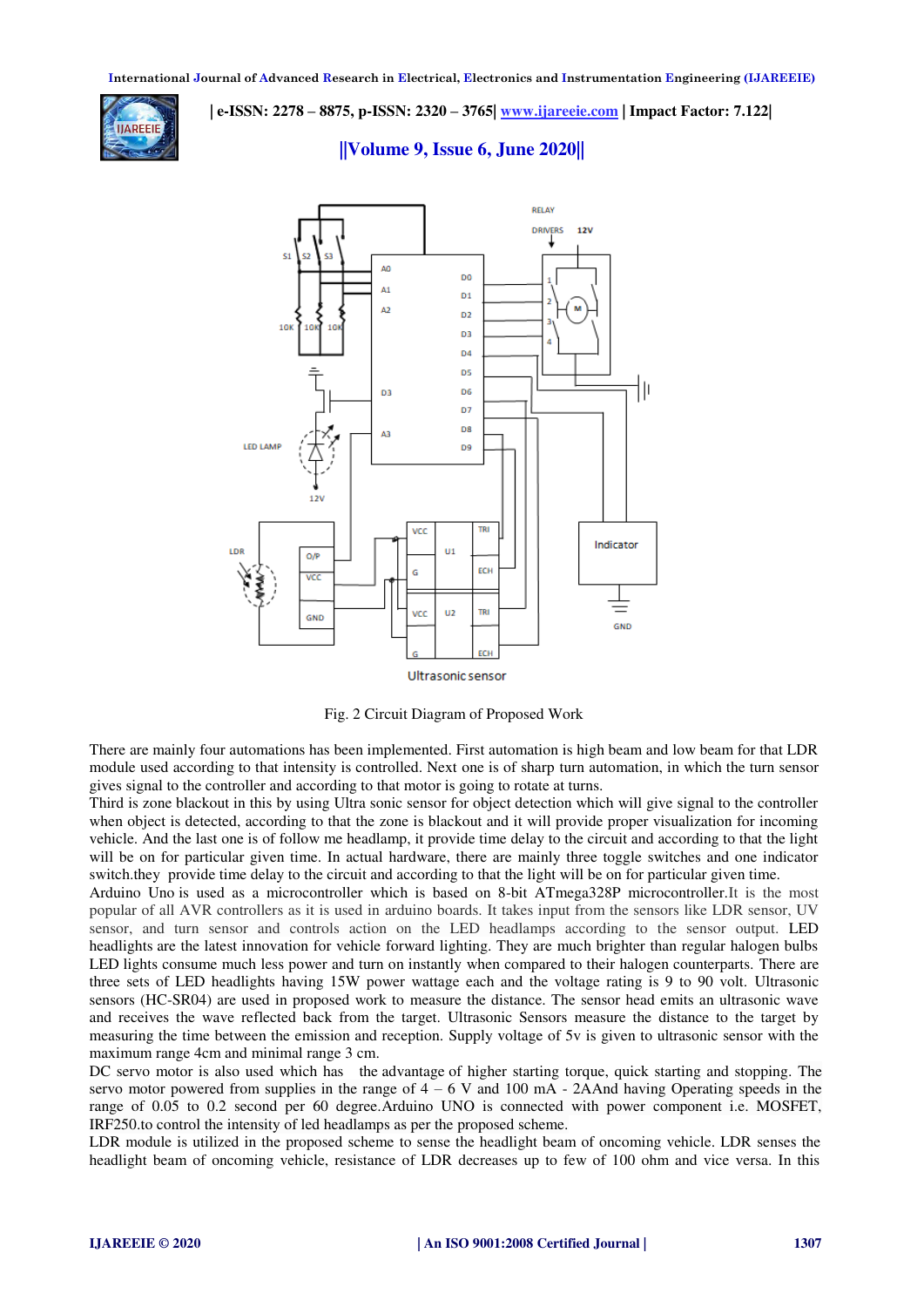

 **| e-ISSN: 2278 – 8875, p-ISSN: 2320 – 3765[| www.ijareeie.com](http://www.ijareeie.com/) | Impact Factor: 7.122|** 

### **||Volume 9, Issue 6, June 2020||**

proposed work 4 channel isolated 5v 10a relay module is used to control or to change the direction of servo motor (clockwise or anti clockwise)



Fig. 3 (a) Component Assembly of Proposed Work



Fig.3 (b) Hardware Implementation of Proposed System

 In this proposed work there are mainly three toggle switches and one indicator switch. The purpose of that toggle switches are given below, first toggle switch is used for checking vehicle is on or off which is connected to the arduino through resistor the pin no. is analog pin A0, second one is for checking the headlights status which is connected to the arduino through resistor the pin no. is analog pin A1, third one is for follow me headlamp which is also connected to the ardunio through resistor to the analog pin no. A2 and at last the indicator switch is used.

First automation is regarding with the turn sensor, for that indicator switch is used the indicator is connected to the arduino at digital pin 4 and pin 5, then when indicator is turn on then according to that the arduino is going to work and that is connected to the relay at digital pins, pin no.10, pin no.11, pin no.12, pin no.13 and according to that the working of turning the motor is done, in order to anticlockwise or clockwise. Here in this proposed work4 channel relay in H bridge manner is used.

Second automation is of ultrasonic sensor, is used for sensing the obstacles which is connected to the arduino digital pins and the pin no's are pin no. 6, pin no. 7, pin no.8, pin no.9 there are mainly four parts in ultrasonic sensor are trigger, echo, VCC and last one is ground. These pins are connected to the arduino, whenever obstacle comes in contact with this, then it will work. Third automation is regarding with high beam and low beam, for this purpose mainly LDR is used LDR is nothing but light depended resistor. Whenever light falls on the LDR then it gives signal to the arduino the LDR module is connected to the arduino at analog pin no.A3. Intensity of light is going to controlled by using the arduino controller.

Forth automation is regarding with follow me headlamp automation in which time delay is provided for the headlamp. The application of this is based on customer's convenience, because the headlamp is still on whenever the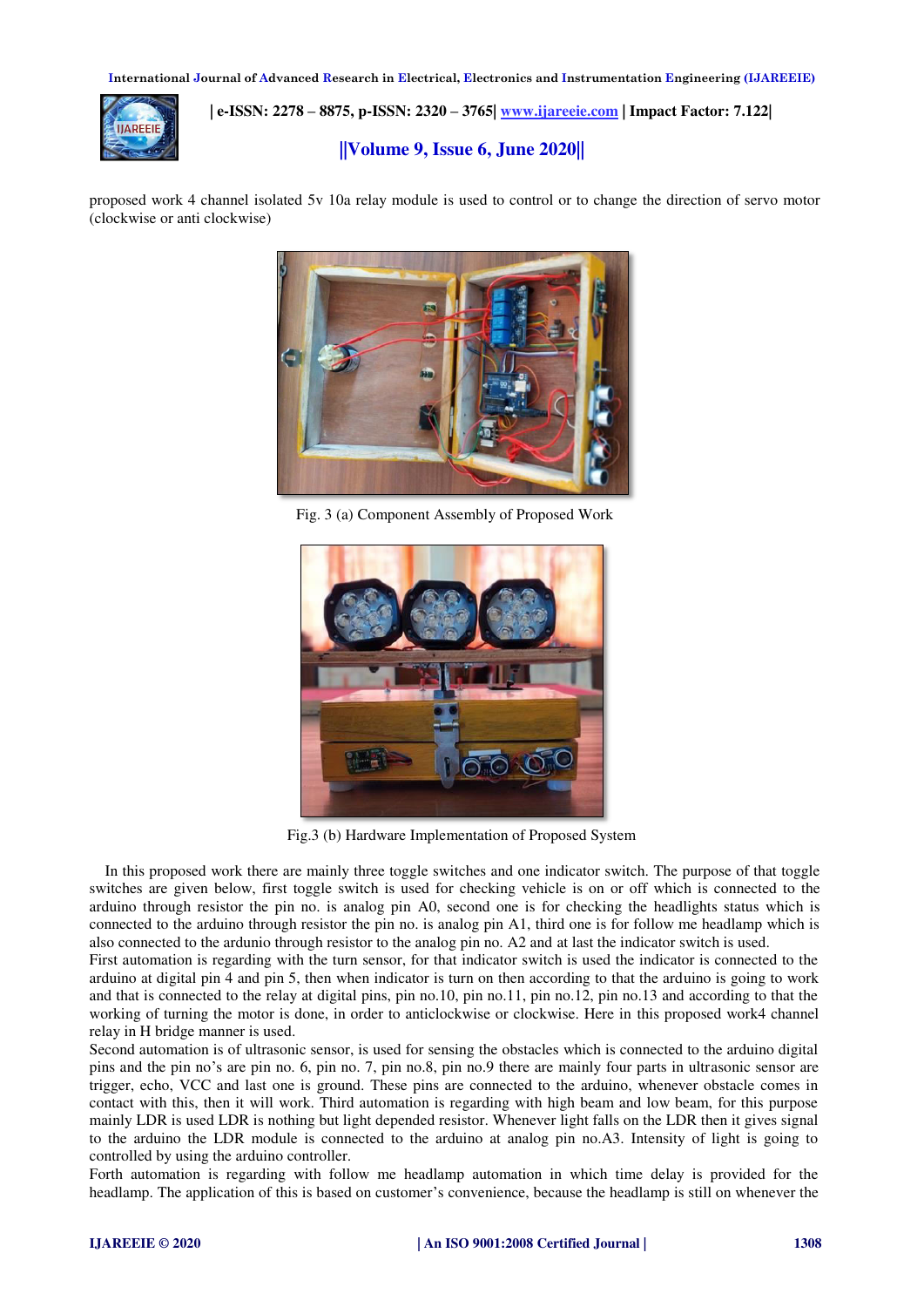

 **| e-ISSN: 2278 – 8875, p-ISSN: 2320 – 3765[| www.ijareeie.com](http://www.ijareeie.com/) | Impact Factor: 7.122|** 

**||Volume 9, Issue 6, June 2020||** 

vehicle is off. The component assembly and hardware implementation of proposed work is shown in fig 3(a) and 3 (b) resp.



### **IV. SIMULATION AND RESULTS**

Fig.4 Simulation Model

The simulation model of proposed system is shown in fig 4. Purpose of this simulation model is to check the compatibility of proposed system with the major components of arduino and MOSFET. The simulation is done through proteous 8 professional software**.** The main proposed work structure is hardware model and it will work with real implementation on hardware.

The output of this simulation is showing in the scope of proteous8 professional software as shown in fig. 5. In which by analyzing the waveform it is insured that proposed system is compatible with compiled circuit.



Fig. 5 Control Signal of MOSFET